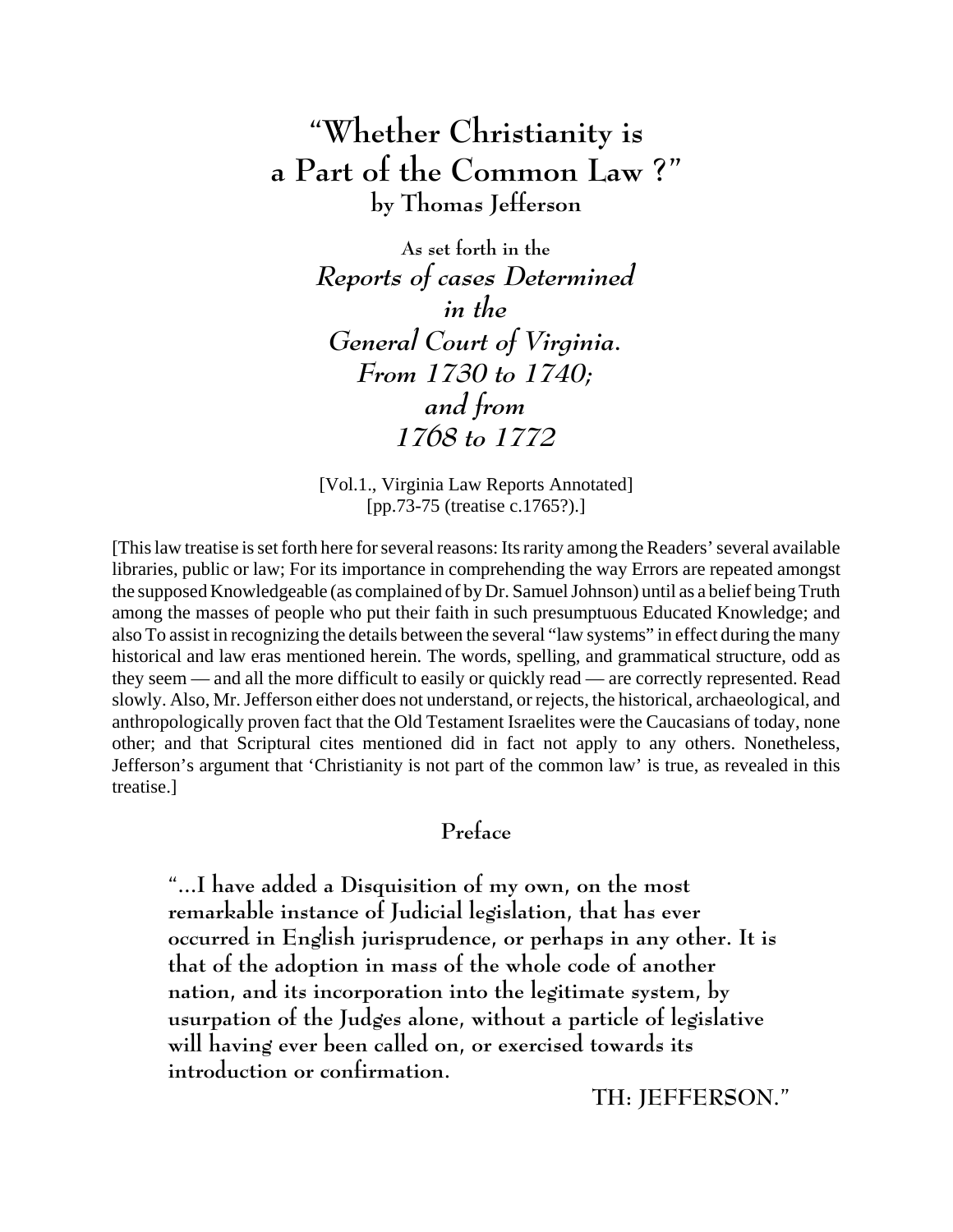**[**The "Disquisition" mentioned by Mr. Jefferson most likely is that of the Matter presented herein; only a closer scrutiny of legal Matters and their attendant Issues extant — *i.e.*, during the A.D. 1760's — will prove if another legal Matter or Issue was intended in his Prefatory remarks. The frequent use in the main text of obscure and seasonal words, phrases, legal citations, the names of law commentators, *et al.*, and the occasional use of the French language, at the time known to may Learned and Educated men of Jefferson's times, have yet to be discerned, examined, defined, or translated here. Be watchful, however, for an occasional wry expression of Mr. Jefferson's unique kind of satire. -Ed.]

**\_\_\_\_\_\_\_\_\_\_\_\_\_\_\_\_\_\_\_\_\_\_\_\_\_\_\_**

#### **APPENDIX.**

# **"Whether Christianity is a Part of the Common Law ?"**

**In Quare Impedit, in C.B. 34. H. 6. fo. 38, the defendant, Bishop of Lincoln, pleads that the church of the plaintiff became void by the death of the incumbent; that the plaintiff and I.S. each pretending a right, presented two several clerks; that the church being thus rendered litigious, he was not obliged, by the ecclesiastical law, to admit either until an inquisition de jure patronatus in the ecclesiastical court; that, by the same law, this inquisition was to be at the suit of either claimant, and was not ex officio to be instituted by the bishop, and at his proper costs; that neither party had desired such an inquisition; that six months passed; whereon it belonged to him of right to present as on a lapse, which he had done. The plaintiff demurred. A question was, How far the ecclesiastical law was to be respected in this matter by the Common law court? And Prisot c. 5. in the course of his argument, uses this expression, 'a tels leis que ils de sient eglise ont en ancien scripture, covient a nous a donner credence; car ceo common ley sur quel touts manners leis sont fond s. Et auxy, Sir, Nous sumus obliges de conustre lour ley de saint eglise: et semblablement ils sont obliges de conustre nostre ley, et, Sir, si poit apperer or a nous que l'evesque ad fiat come un Ordinary fera en tiel cas, adonq nous devons ceo adjuger bon, ou auterment nemy,' &c. It does not appear what judgement was given. Y.B. ubi supra. 3. c. Fitzh. Abr. Qu. imp. 89 Bro. Abr Qu. 1mp 12. Finch mis-states this in the following manner: 'to such laws of the church as have warrant in holy scripture, our law giveth credence;' and cites the above case, and the words of Prisot in the margin. Finch's law, B. 1. c. 3. published in 1613. Here we find 'ancien scripture' converted into 'holy scripture;' whereas it can only mean the**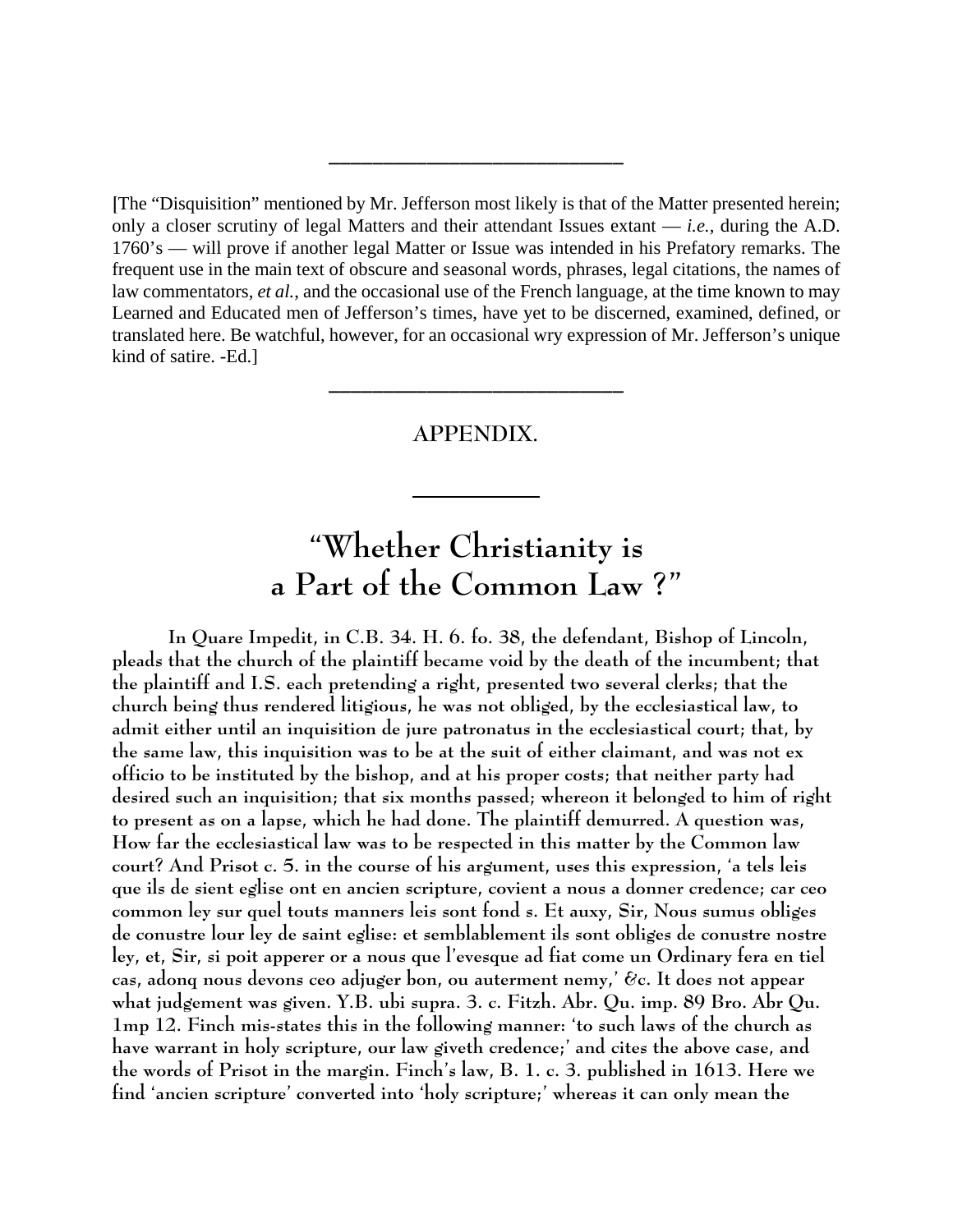**antient written laws of the church. It cannot mean the scriptures, 1st. Because the term antient scripture must then be understood as meaning the Old Testament in contradistinction to the New, and to the exclusion of that; which would be absurd, and contrary to the wish of those who cite this passage to prove that the scriptures, or Christianity, is a part of the common law. 2nd. Because Prisot says, 'ceo (est) Common ley sur quel touts manners leis sont fondes.' Now it is true that the ecclesiastical law, so far as admitted in England, derives its authority from the common law. But it would not be true that the scriptures so derive their authority. 3rd. The whole case and arguments shew, that the question was, How far the ecclesiastical law in general should be respected in a common law court? And in Bro's Abr. of this case, Littleton says 'les juges del Common ley prendra conusans quid est lex ecclesiae vel admiralitatis et hujus modi.' 4th. Because the particular part of the ecclesiastical law then in question, viz. the right of the patron to present to his advowson, was not founded on the law of God, but subject to the modification of the law-giver; and so could not introduce any such general position as Finch pretends. Yet Wingate (in 1658) things proper to erect this false quotation into a maxim of the common law, expressing it in the very words of Finch, but citing Prisot. Wing. Max. 3. Next comes Sheppard (in 1675) who states it in the same words of Finch, and quotes the Y.B. Finch and Wingate. 3. Shep. Abr. tit. 'Religion.' In the case of the King and Taylor, Sir Matthew Hale lays it down in these words' 'Christianity is parcel of the laws of England.' 1 Ventr. 293; 3 Keb. 607. But he quotes no authority. It was from this part of the supposed common law, that he derived his authority for burning witches. So strong was this doctrine become in 1728, by additions and repetitions from one another, that in the case of the King v. Woolston, the court would not suffer it to be debated, Whether to write against Christianity was punishable in the tempora courts, at common law? saying it had been so settled in Taylor's case, ante 2 Stra. 834. Therefore Wood, in his Institute, lays it down, that all blasphemy and profaneness are offences by the common law, and cites Strange, ubi supra. Wood, 409. And Blackstone (about 1763) repeats, in the words of Sir Matthew Hale, that 'Christianity is part of the laws of England,' citing Ventr. and Stra. ubi supra. 4 Bl. 59 Lord Mansfield qualified it a little, by saying, in the case of the Chamberlain of London v. Evans, 1767, that 'the essential principles of revealed religion are part of the common law.' But he cites no authority, and leaves us at our peril to find out what, in the opinion of the judge, and according to the measure of his foot or his faith, are those essential principles of revealed religion, obligatory on us as a part of the common law. Thus we find this string of authorities, when, examined to the beginning, all hanging on the same hook; a perverted expression of Prisot's; or on nothing. For they all quote Prisot, or one another, or nobody. Thus, Finch quotes Prisot; Wingate also; Sheppard quotes Prisot, Finch and Wingate; Hale cites nobody; the court, in Woolston's case, cite Hale; Wood cites Woolston's case; Blackstone that and Hale; and Lord Mansfield, like Hale, ventures it on his own authority. In the earlier ages of the law, as in the Year books for instance, we do not expect much recurrence to authorities by the judges; because, in those days, there were few or none such, made public. But in later times we take no judge's word for what the law is, further than he is warranted by the authorities he appeals to. His decision may bind the unfortunate individual who happens to be the particular subject of**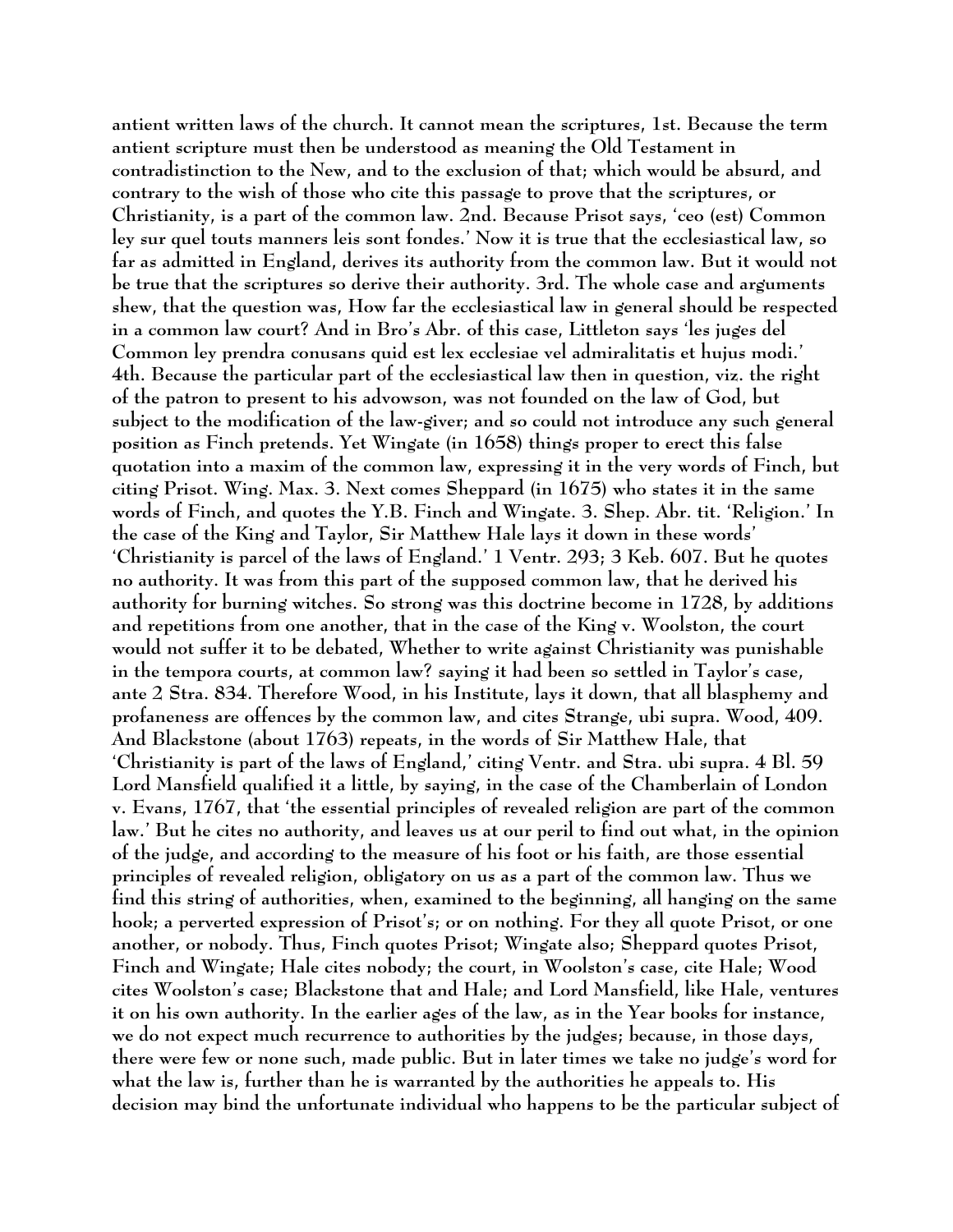**it; but it cannot alter the law. Although the common law be termed Lex non scripta, yet the same Hale tells us, 'when I call those parts of our laws Leges nor scriptae, I do not mean as if all those laws were only oral, or communicated from the former ages to the latter merely, by word. For all those laws have their several monuments in writing, whereby they are transferred from one age to another, and without which they would soon lose all kind of certainty. They are for the most part extant in records of pleas, proceedings and judgments, in books of reports, and judicial decisions, in tractates of learned men's arguments and opinions, preserved from antient times, and still extant in writing.' Hale's Comm. Law. 22. Authorities for what is common law, may, therefore, be as well cited as for any part of the lex scripta. And there is no better instance of the necessity of holding the judges and writers to a declaration of their authorities, than the present, where we detect them endeavoring to make law where they found none, and to submit us, that one stroke to a whole system, no particle of which has its foundations in the common law, or has received the 'esto' of the legislator. For we know that the common law is that system which was introduced by the Saxons, on their settlement in England, and altered, from time to time, by proper legislative authority, from that to the date of the Magna Charta, which terminates the period of the common law, or lex non scripta, and commences that of the statute law, or lex scripta. This settlement took place about the middle of the fifth century; but Christianity was not introduced till the seventh century; the conversion of the first Christian King of the Heptarchy, having taken place about the year 598, and that of the last about 686. Here then, was a space of two hundred years, during which the common law was in existence, and Christianity no part of it. If it ever, therefore, was adopted into the common law, it must have been between the introduction of Christianity and the date of the Magna Charta. But of the laws of this period, we have a tolerable collection, by Lambard and Wilkins; probably not perfect, but neither very defective; and if any one chooses to build a doctrine on any law of that period, supposed to have been lost, it is incumbent upon him to prove it to have existed, and what were its contents. These were so far alterations of the common law, and became themselves a part of it; but none of these adopt Christianity as part of the common law. If, therefore, from the settlement of the Saxons, to the introduction of Christianity among them, that system of religion could not be a part of the common law, because they were not yet Christians; and if, having their laws from that period to the close of the common law, we are able to find among them no such act of adoption; we may safely affirm (though contradicted by all the judges and writers on earth) that Christianity neither is, nor ever was, a part of the common law. Another cogent proof of this truth is drawn from the silence of certain writers on the common law. Bracton gives us a very complete and scientific treaties of the whole body of the common law. He wrote this about the close of the reign of Henry III, a very few years after the date of the Magna Charta. We consider this book as the more valuable, as it was written about the time which divides the common and statute law; and therefore gives us the former in its ultimate state. Bracton, too, was an ecclesiastic, and would certainly not have failed to inform us of the adoption of the Christianity as part of the common law, had any such adoption ever taken place. But no word of his, which intimates any thing like it, has ever been cited. Fleta and Britton, who wrote in the succeeding reign of E. I., are equally**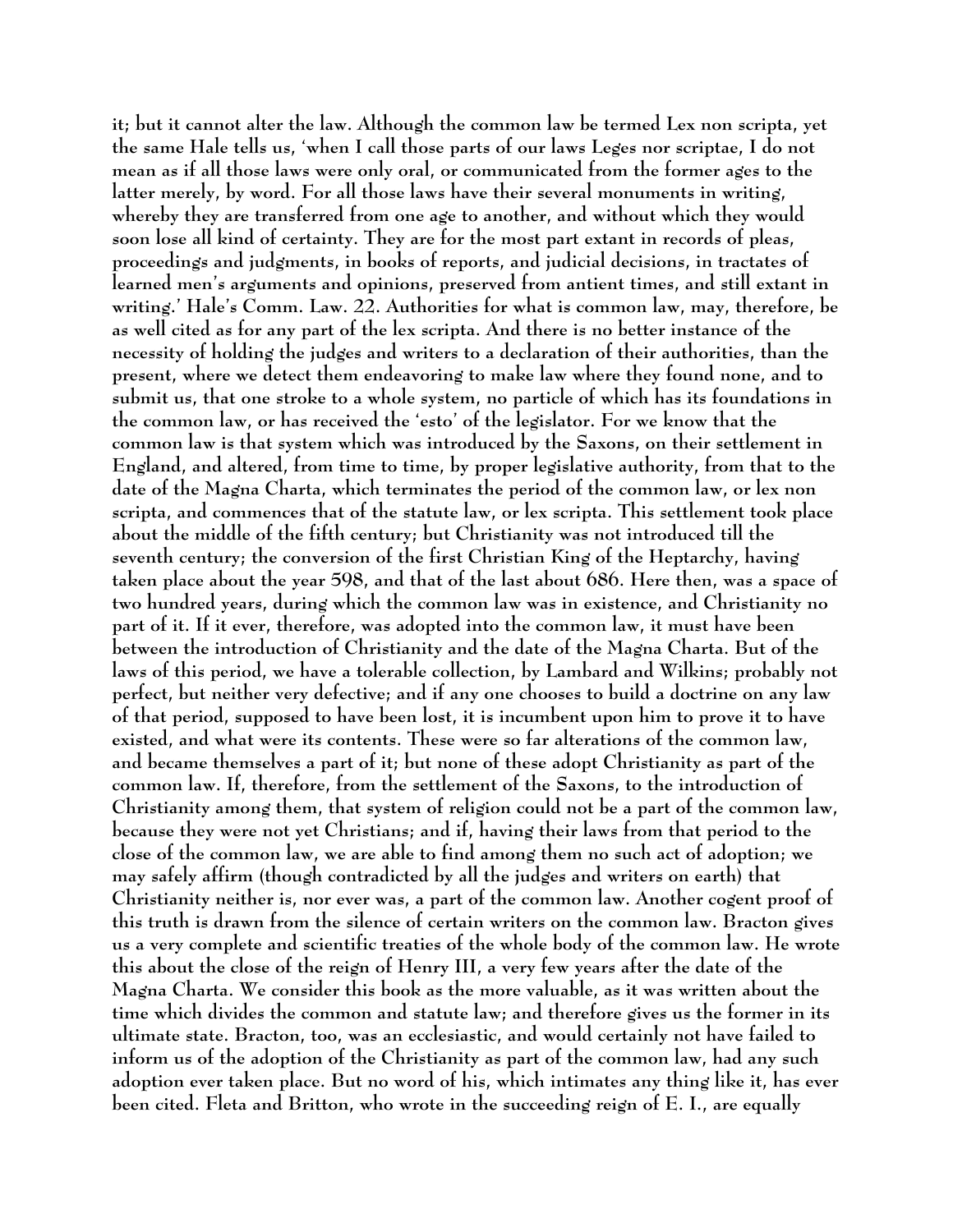**silent. So also is Glanvil, an earlier writer than any of them, to wit, temp. H. 2; but his subject, perhaps, might not have led him to mention it. It was reserved then for Finch, five hundred years after, in the time of Charles II., by a falsification of a phrase in the Year book, to open this new doctrine, and for his successors to join full-mouthed in the cry, and give to the fiction the sound of fact. Justice Fortescue Aland, who possessed more Saxon learning than all the judges and writers before mentioned put together, places this subject on more limited ground. Speaking of the laws of the Saxon Kings, he says, 'the ten commandments were made part of their law, and consequently were once part of the law of England; so that to break any of the ten commandments, was then esteemed a breach of the common law of England; and why it is not so now, perhaps, it may be difficult to give a good reason.' Pref. to Fortescue's Rep. xvii. The good reason is found in the denial of the fact.**

**Houard, in his Coutumes Anglo-Normandes, I. 87, notices the falsification of the laws of Alfred, by prefixing to them, four chapters of the Jewish law, to wit, the 20th, 21st, 22nd, and 23rd chapters of Exodus; to which he might have added the 15th of the Acts of the Apostles, v. 23 to 29, and precepts from other parts of the scripture. These he calls Hors d'oeuvre of some pious copyist. This awkward monkish fabrication, makes the preface to Alfred's genuine laws stand in the body of the work. And the very words of Alfred himself prove the fraud: for he declares in that preface, that he has collected these laws from those of Ina, of Offa, Aethelbert and his ancestors, saying nothing of any of them being taken from the scripture. It is still more certainly proved by the inconsistencies it occasions. For example, the Jewish legislator, Exodus, xxi, 12, 13, 14 (copied by the Pseudo Alfred §13.) makes murder, with the Jews, death. But Alfred himself Ll. xxvi punishes it by a fine only, called a weregild, proportioned to the condition of the person killed. It is remarkable that Hume (Append. I. to his History) examining this article of the laws of Alfred, without perceiving the fraud, puzzles himself with accounting for the inconsistency it had introduced. To strike a pregnant woman, so that she die, is death by Exod. xxi. 22. 23. and Pseud. Alfr. § 18. But by the Ll. Alfred. ix. the offender pays a weregild for both the woman and child. To smite out an eye or a tooth, Exod. xxi. 24 – 27. Pseud. Alfred. § 19, 20., if of a servant by his master, is freedom to the servant; in every other case, retaliation. But by Alfred Ll. xi. a fixed indemnification is paid. Theft of an ox or sheep by Jewish law, xxii. Exod. 1. was repaid five fold for the ox, and four fold for the sheep; by the Pseudograph § 24, double for the ox, and four fold for the sheep. But Alfred Ll. xvi. he who stole a cow and calf, was to repay the worth of the cow, and 40s. for the calf. Goring by an ox, was the death of the ox, and the flesh not to be eaten; Exod. xxi. 28; Pseud. Alfr. § 21. By Ll. Alfr. xxiv. the wounded person had the ox. This Pseudograph makes municipal laws of the ten commandments: §1 – 10, regulate concubinage; § 12, makes it death to strike, or curse father or mother; §14, 15, give an eye for an eye, tooth for tooth, hand for hand, foot for foot, burning for burning, wound for wound, stripe for stripe; § 19, sells the thief to pay his theft; § 24, obligates the fornicator to marry the woman he had lain with; § 29, forbids interest on money; § 28, 35, make the laws of bailment, and very different from what Lord Holt delivers in Cogs v. Bernard, and what Sir William Jones tells us they were; and punishes witchcraft with death, § 30, which Sir Matthew Hale 1 P. C. ch. 33,**